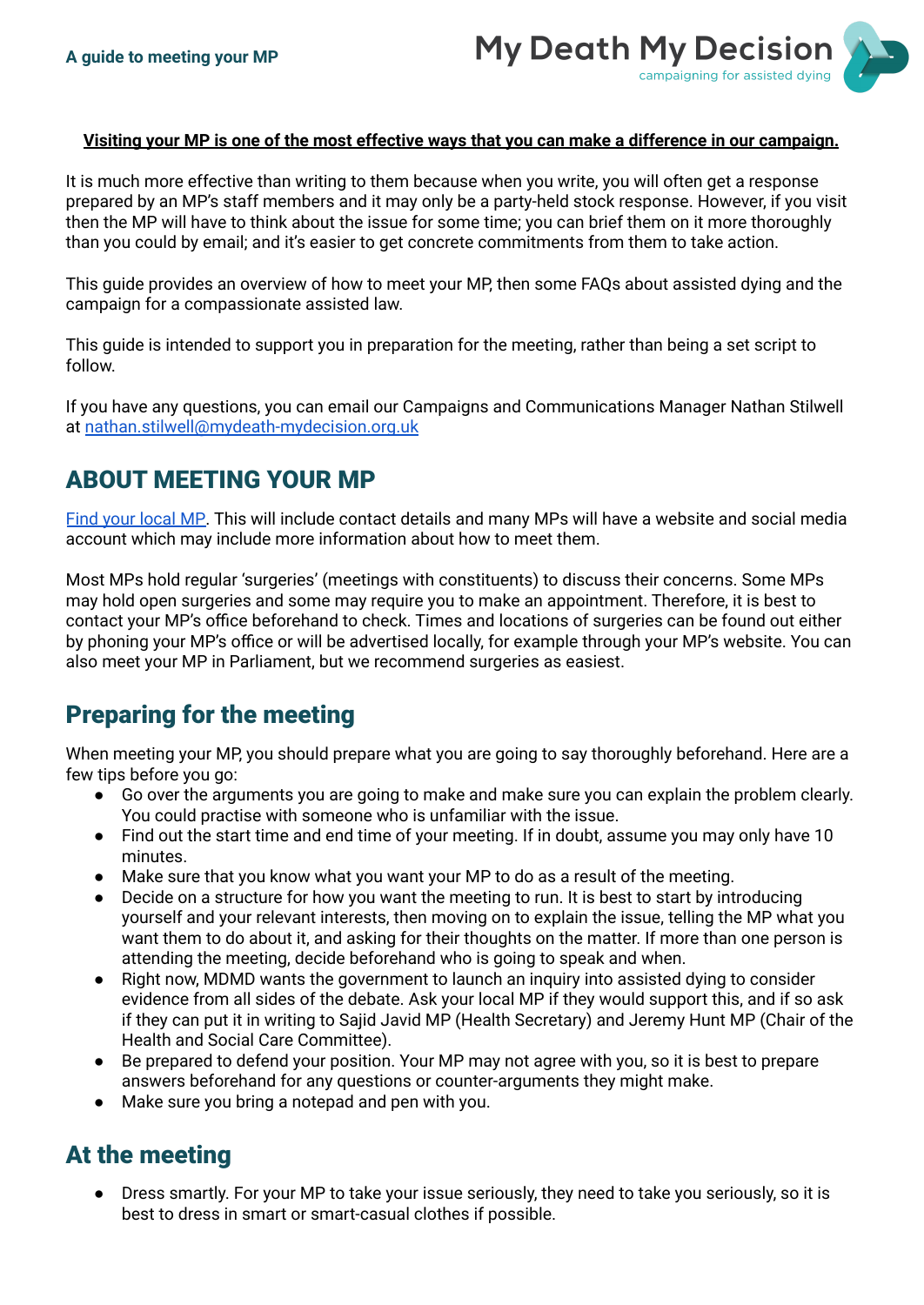

- Make sure you are punctual. MPs are very busy people, so leave enough time to get to the meeting venue and to pass through security.
- Don't assume your MP will know anything about the issue at hand, even if you've sent over a briefing or briefed their staff in advance!
- Always be polite.
- If the meeting goes well, you could ask the MP if you can take a photo with them, you, and materials, to tweet showing their support, and/or get a quote from them to that effect.
- Don't forget to ask for copies of any actions they take on your issue and note down the contact details of any staffers for follow-ups and thank yous.

## After the meeting

- You may wish to send a thank you message to your MP after the meeting this can also serve as an opportunity to remind them of anything they committed to, and offer to put them in touch with us so we can work with them on those actions.
- Carry out any action points you agree with your MP in the meeting.
- Feed back on how it went. You can email our Campaigns and Communications Manager Nathan Stilwell at [nathan.stilwell@mydeath-mydecision.org.uk.](mailto:nathan.stilwell@mydeath-mydecision.org.uk)

# SOME FAQS ABOUT ASSISTED DYING

### **Q: Will legalising assisted dying lead to a slippery slope?**

A: We support the legalisation of assisted dying to afford freedom of choice only for those who have made a clear decision, free from coercion, to end their lives and who are terminally ill and/or incurably and unbearably suffering. We support strict legal safeguards to ensure that these conditions are met. International evidence suggests that this is possible without leading to a slippery slope.

#### **Q: What do disability and medical charities think?**

A: Most disability and medical charities are either neutral or against assisted dying. But most people with conditions such as Motor Neurone Disease and most disabled people support a change in the law, as do most doctors as evidenced by the recent British Medical Association poll on assisted dying.

## **Q: The public don't support assisted dying for incurably suffering people.**

A: Actually, they do. But at any rate, we do not think that there is a strong moral case to limit assistance to terminally ill people alone, and we wish to see reform of the law that would be responsive to the needs of other people who are permanently and incurably suffering.

## **Q: What if people change their minds?**

A: Adequate safeguards should be put in place to make sure that any decisions people make are clear and settled wishes, arrived at free from coercion. In Switzerland, this means having a psychological assessment, and also a waiting period to make sure a person's wishes don't change.

## **Q. What if there is a cure in the future?**

A: People can make their own decision as to the likelihood of this happening weighed against their current suffering.

## **Q: Isn't it enough that people can go to Switzerland?**

A: That prolongs the suffering of people who have already made the decision but where it takes time to arrange it; paradoxically, it means that some people end up going sooner than they otherwise might, before they become too sick to fly. Further, it is only available to those